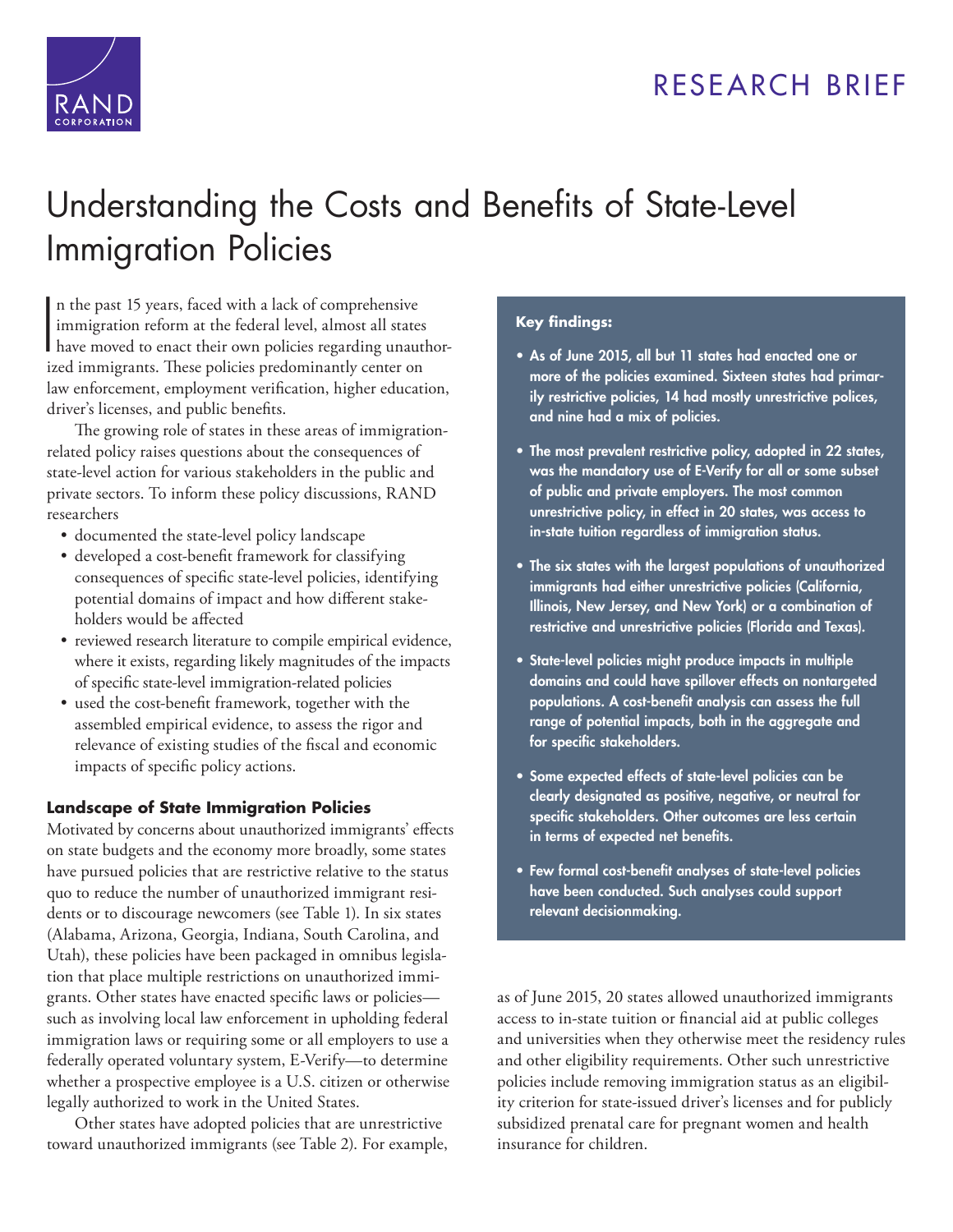| Policy                             | <b>Status Quo</b>                                                                                                                                                                                              | <b>Policy Alternative</b>                                                                                                                                                                     | Number of States with Policy<br>as of June 2015 |
|------------------------------------|----------------------------------------------------------------------------------------------------------------------------------------------------------------------------------------------------------------|-----------------------------------------------------------------------------------------------------------------------------------------------------------------------------------------------|-------------------------------------------------|
| Omnibus immigration<br>legislation | State has no express policy regarding<br>immigration-related law enforcement, use of<br>E-Verify or other status verification systems,<br>in-state tuition, driver's licenses, or access to<br>public benefits | State places multiple restrictions on<br>unauthorized immigration in such domains<br>as law enforcement, employment, higher<br>education, driver's licenses, and access to<br>public benefits |                                                 |
| Immigration-related                | State has no express policy to enforce federal                                                                                                                                                                 | State prohibits law enforcement from restricting                                                                                                                                              | R۹                                              |
| law enforcement                    | immigration policy                                                                                                                                                                                             | enforcement of federal immigration laws                                                                                                                                                       |                                                 |
| E-Verify or other status           | Use of E-Verify by public and private employers                                                                                                                                                                | Use of E-Verify is mandatory for all or some                                                                                                                                                  |                                                 |
| verification systems               | in the state is voluntary                                                                                                                                                                                      | subset of public and private employers                                                                                                                                                        |                                                 |

**Table 1. Common State-Level Policies That Are Restrictive Toward Unauthorized Immigrants**

a Does not include states with agreements under Section 287(g) of the Immigration and Nationality Act, codified at 8 USC § 1357.

**Table 2. Common State-Level Policies That Are Unrestrictive Toward Unauthorized Immigrants**

| Policy                                                   | <b>Status Quo</b>                                                                                                                                                             | <b>Policy Alternative</b>                                                                                                                                                                          | Number of States with Policy<br>as of June 2015 |
|----------------------------------------------------------|-------------------------------------------------------------------------------------------------------------------------------------------------------------------------------|----------------------------------------------------------------------------------------------------------------------------------------------------------------------------------------------------|-------------------------------------------------|
| In-state tuition and<br>other financial aid              | State does not allow unauthorized immigrants<br>to receive in-state tuition or other financial aid<br>at public colleges and universities for which<br>they otherwise qualify | State allows unauthorized immigrants to receive<br>in-state tuition (and financial aid) at public<br>colleges and universities provided they meet<br>graduation, residency, and other requirements | $20^{\circ}$                                    |
| Driver's license<br>eligibility                          | Unauthorized immigrants are not eligible for<br>state-issued driver's license                                                                                                 | Unauthorized immigrants are eligible for state-<br>issued driver's license                                                                                                                         |                                                 |
| Health care access for<br>pregnant women and<br>children | Unauthorized immigrants are not eligible for<br>publicly subsidized health insurance or medical<br>care                                                                       | Unauthorized pregnant women are eligible<br>for publicly subsidized prenatal care and/or<br>unauthorized children are eligible for publicly<br>subsidized health insurance                         | 18                                              |

<sup>a</sup> This number reflects only states with unrestrictive in-state tuition and financial aid policies, and does not include seven states with policies that explicitly deny unauthorized immigrants eligibility for in-state tuition.

As of June 2015, all but 11 states had adopted one or more of the policies listed in Tables 1 and 2 (see map). Sixteen states had at least one restrictive policy, 14 had at least one unrestrictive policy, and nine had adopted a mixture of both restrictive and unrestrictive policies. Of the six states with the largest number of unauthorized immigrants, four—California, Illinois, New Jersey, and New York had unrestrictive policies, while the other two—Florida and Texas—had a mixture of policies, namely mandating the use of E-Verify but allowing unauthorized immigrants access to in-state tuition.

## **A Tool to Better Understand Costs and Benefits of Immigration Policies**

To contribute to a better understanding of the potential impacts of state-level immigration policies, RAND researchers drew first on theoretical considerations and empirical evidence to develop a cost-benefit framework for each of the policies in Tables 1 and 2. Each framework identifies the set

of effects a policy might have and how those effects create costs or benefits for the following stakeholders: unauthorized immigrants, authorized immigrants (including naturalized U.S. citizens), the native-born, employers, and state and local governments. Aggregating across stakeholders provides the societal perspective of the costs and benefits of any given policy.

As part of their analysis, the authors reviewed empirical studies examining the causal impact of each policy as implemented. Most of the available research exploits the variation across states and through time in the policy environment to estimate the impact of one or more policies (or policy variants) on the level and share of key population subgroups (e.g., unauthorized immigrants), labor market outcomes (e.g., employment and wages), and other relevant outcomes (e.g., educational attainment in the case of in-state tuition policy).

The cost-benefit frameworks developed in the study can be used to illuminate the array of impacts that any given policy may have and which stakeholders are expected to experience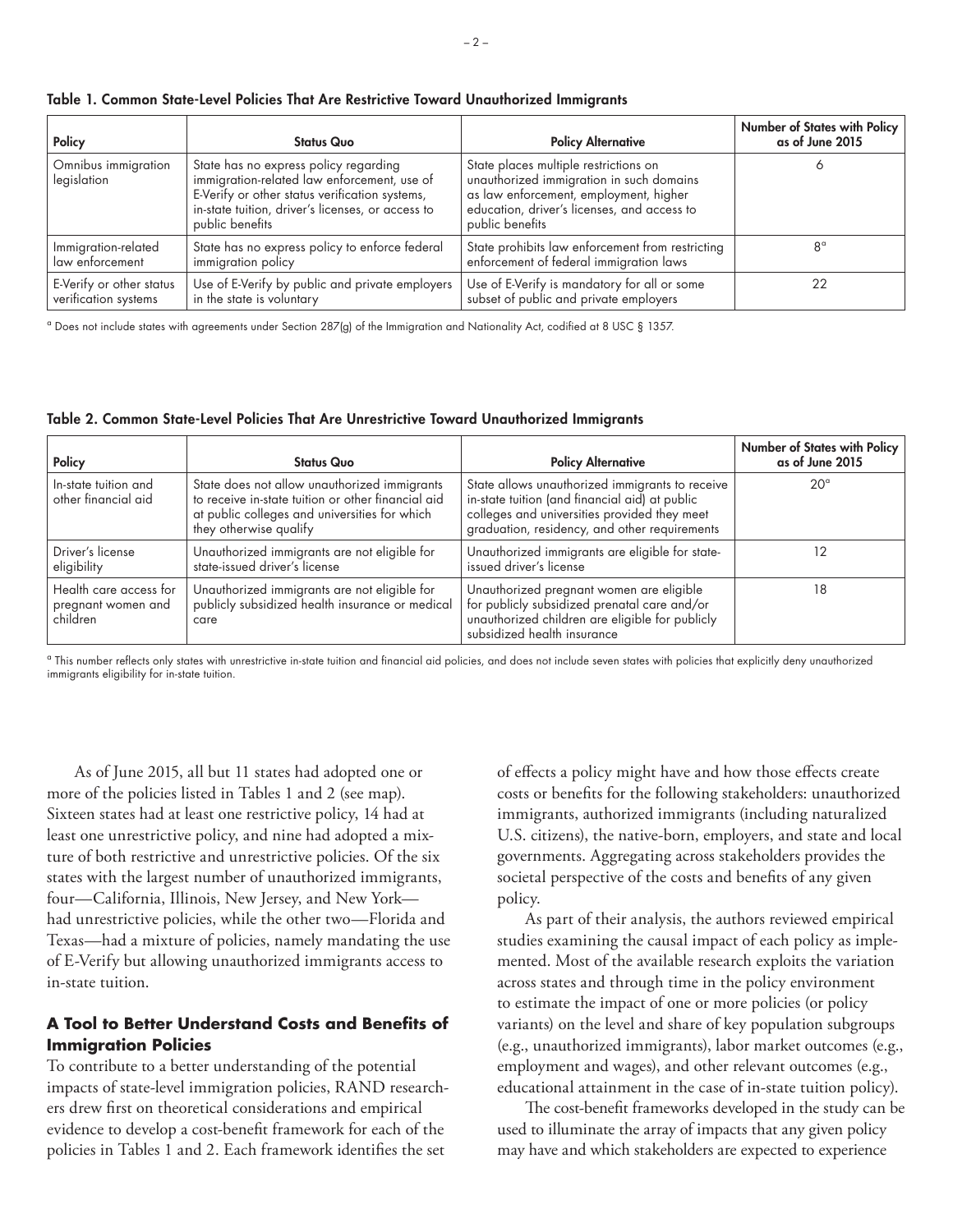

**Summary Status of State Immigration Policy as of June 2015**

costs or benefits. Each framework can also be a guide to the development of future cost-benefit analyses (CBAs) of any given policy or in the assessment of the quality of prior CBAs.

#### **Insights from the Frameworks and Literature**

These frameworks and accompanying literature review produced a number of key findings.

**State-level policies may produce effects in multiple domains, including spillover effects for diverse stakeholders.** Whether omnibus legislation or a more targeted policy change, state-level immigration policy impacts may accrue in multiple policy domains. For example, impacts may be found not only in the size of the unauthorized population in the state, but also in the level and distribution of state economic activity; levels of employment and wages, sectoral makeup of employment opportunities, and relative wages across worker subgroups based on skill; educational enrollment and attainment; law enforcement and the criminal justice system; the social welfare system; population health and utilization of health care; and state and local government taxes and expenditures. Although unauthorized immigration is often the target of state-level immigration policy, theory would suggest (and empirical evidence confirms) that there can be spillover consequences for authorized immigrants and the

native-born population. This is especially true for policies that affect the labor market, and also arises when policies have consequences for mixed-status families, in which one or both parents are unauthorized immigrants but some or all of their children are native-born U.S. citizens. CBAs can help policymakers assess the full range of potential impacts both intended and unintended—and determine policy costs and benefits in aggregate and for specific stakeholders in the public and private sectors.

**Some expected effects have a clear direction of impact; others are more uncertain.** In assessing the expected effects of policies focused on unauthorized immigration, some can be clearly designated as positive, negative, or neutral, in relation to the status quo. In the case of restrictive policies, the first-order effects for the unauthorized immigrant population are typically unfavorable. For example, in states that mandate the use of E-Verify, unauthorized immigrants would likely face decreased employment and loss of earnings. Conversely, policies that are unrestrictive toward unauthorized immigrants, such as making in-state tuition available regardless of immigration status, are expected to clearly benefit such immigrants in terms of both lower outof-pocket education costs and higher lifetime earnings based on higher educational attainment.